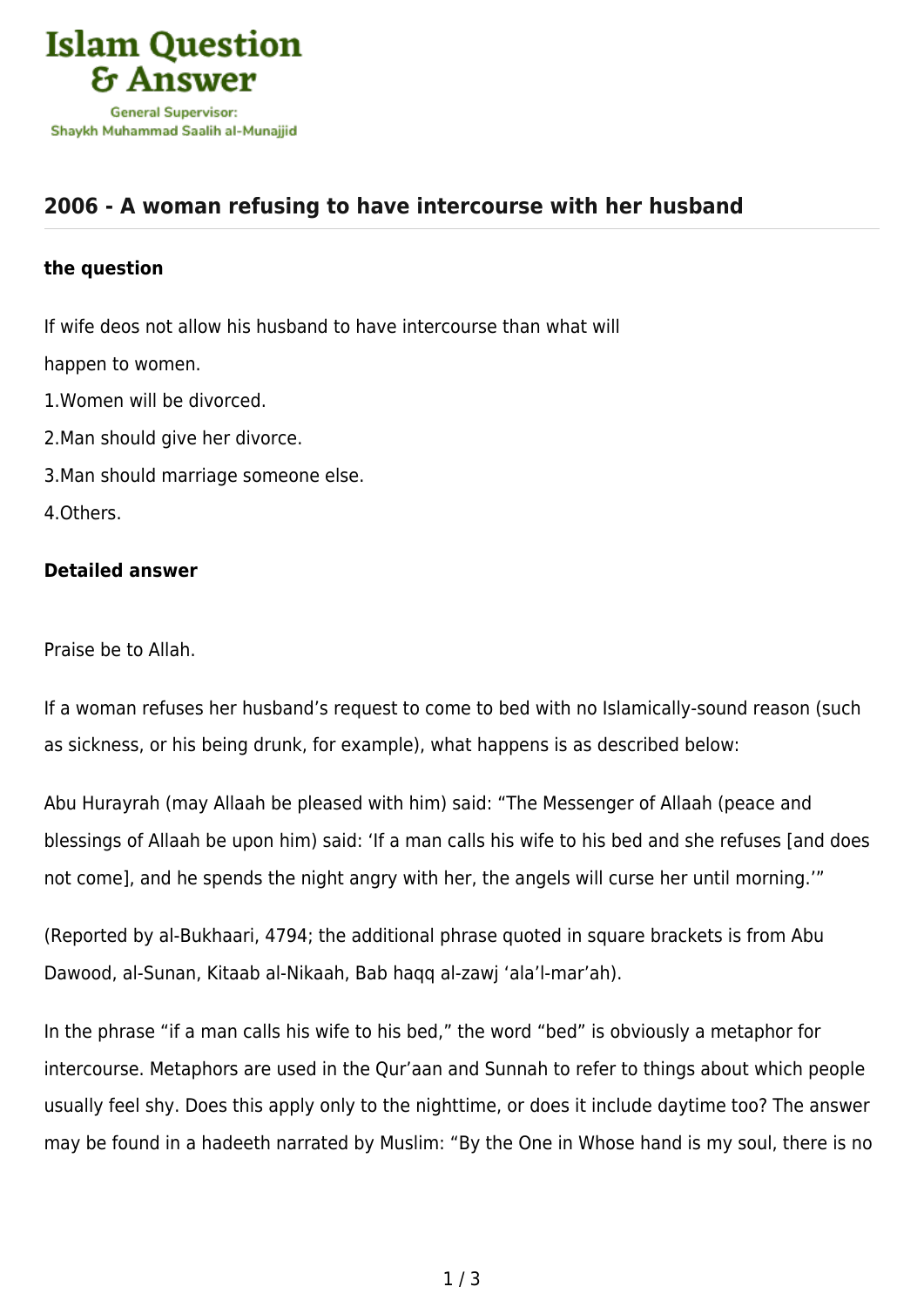

Shavkh Muhammad Saalih al-Munaiiid

man who calls his wife to his bed and she refuses, but the One Who is above the heavens [i.e. Allaah] will be angry with her, until he (her husband) is pleased with her." Ibn Khuzaymah and Ibn Hibbaan report a hadeeth narrated by Jaabir: "There are three whose prayers will not be accepted and none of whose good deeds will ascend to heaven: a runaway slave, until he returns to his master; a drunken man until he becomes sober; and a woman with whom her husband is angry, until he is pleased with her." These are general terms, which include both night and day.

The phrase "and he spends the night angry with her" refers to the cause of the angels' curse, because this confirms that she is a sinner, which is a different matter than if he accepts her excuse and is not angry with her, or lets the matter drop. Is she to blame if he keeps her away from his bed? The answer is: no, unless she is the one who started the separation and he is keeping away from her because of it, and she did not apologize but prolonged the separation. But if he is the one who started it, and is thus treating her unfairly, then she is not to blame. In one report, instead of the words "the angels curse her until morning," the wording is "… until she returns" – and this is a useful variant.

This hadeeth tells us that denying a spouse's rights – whether physical or financial – is something that will inevitably bring about the wrath of Allaah, unless Allaah grants His mercy to the sinner.

We also learn that the angels will pray against a sinner so long as he or she persists in the sin.

The hadeeth also directs a wife to help her husband and seek his satisfaction, because a man is less patient than a woman when it comes to doing without intercourse. The most disturbing thing for a man is his sexual impulse, so Islam urges women to help their husbands in this regard.

(Adapted and abbreviated from the commentary by al-Haafiz Ibn Hijr – may Allaah have mercy on him – on this hadeeth in Fath al-Baari).

Whether the husband wants to discipline his wife, or forgive her, or take another wife, or divorce